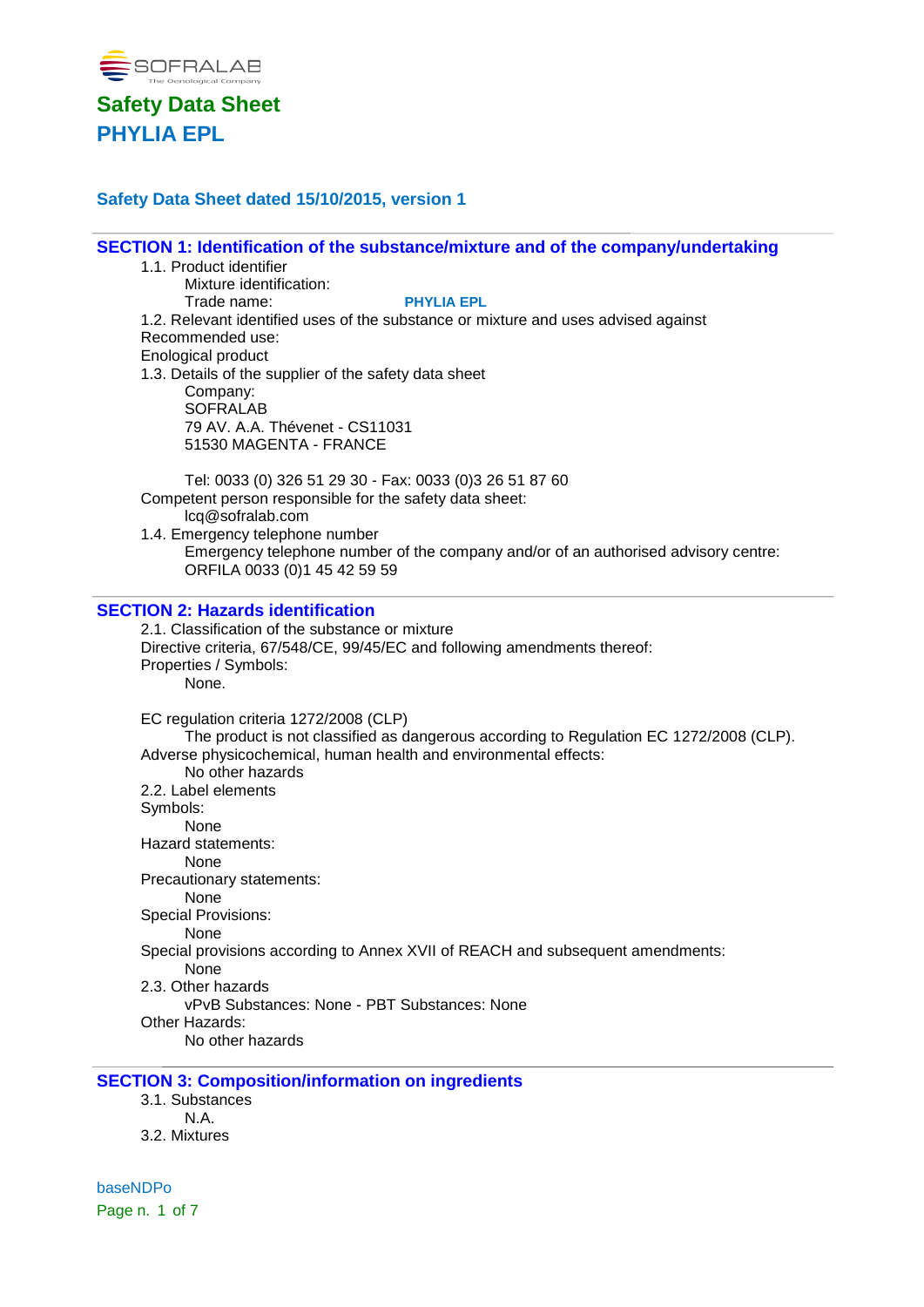

Hazardous components within the meaning of EEC directive 67/548 and CLP regulation and related classification:

None

No hazardous components within the meaning of EEC directive 67/548 and CLP regulation : YEAST DERIVATES

#### **SECTION 4: First aid measures**

4.1. Description of first aid measures

In case of skin contact:

Wash with plenty of water and soap.

- In case of eyes contact:
- In case of contact with eyes, rinse immediately with plenty of water and seek medical advice. In case of Ingestion:

Do not under any circumstances induce vomiting. OBTAIN A MEDICAL EXAMINATION IMMEDIATELY.

In case of Inhalation:

Remove casualty to fresh air and keep warm and at rest.

- 4.2. Most important symptoms and effects, both acute and delayed None
- 4.3. Indication of any immediate medical attention and special treatment needed Treatment: None

### **SECTION 5: Firefighting measures**

- 5.1. Extinguishing media
	- Suitable extinguishing media: Water. Carbon dioxide (CO2).

Extinguishing media which must not be used for safety reasons: None in particular.

- 5.2. Special hazards arising from the substance or mixture Do not inhale explosion and combustion gases. Burning produces heavy smoke.
- 5.3. Advice for firefighters Use suitable breathing apparatus . Collect contaminated fire extinguishing water separately. This must not be discharged into drains. Move undamaged containers from immediate hazard area if it can be done safely.

#### **SECTION 6: Accidental release measures**

- 6.1. Personal precautions, protective equipment and emergency procedures
	- Wear personal protection equipment.
	- Remove persons to safety.

See protective measures under point 7 and 8.

6.2. Environmental precautions

Do not allow to enter into soil/subsoil. Do not allow to enter into surface water or drains. Retain contaminated washing water and dispose it.

In case of gas escape or of entry into waterways, soil or drains, inform the responsible authorities.

- Suitable material for taking up: absorbing material, organic, sand
- 6.3. Methods and material for containment and cleaning up
	- Wash with plenty of water.
- 6.4. Reference to other sections

baseNDPo

Page n. 2 of 7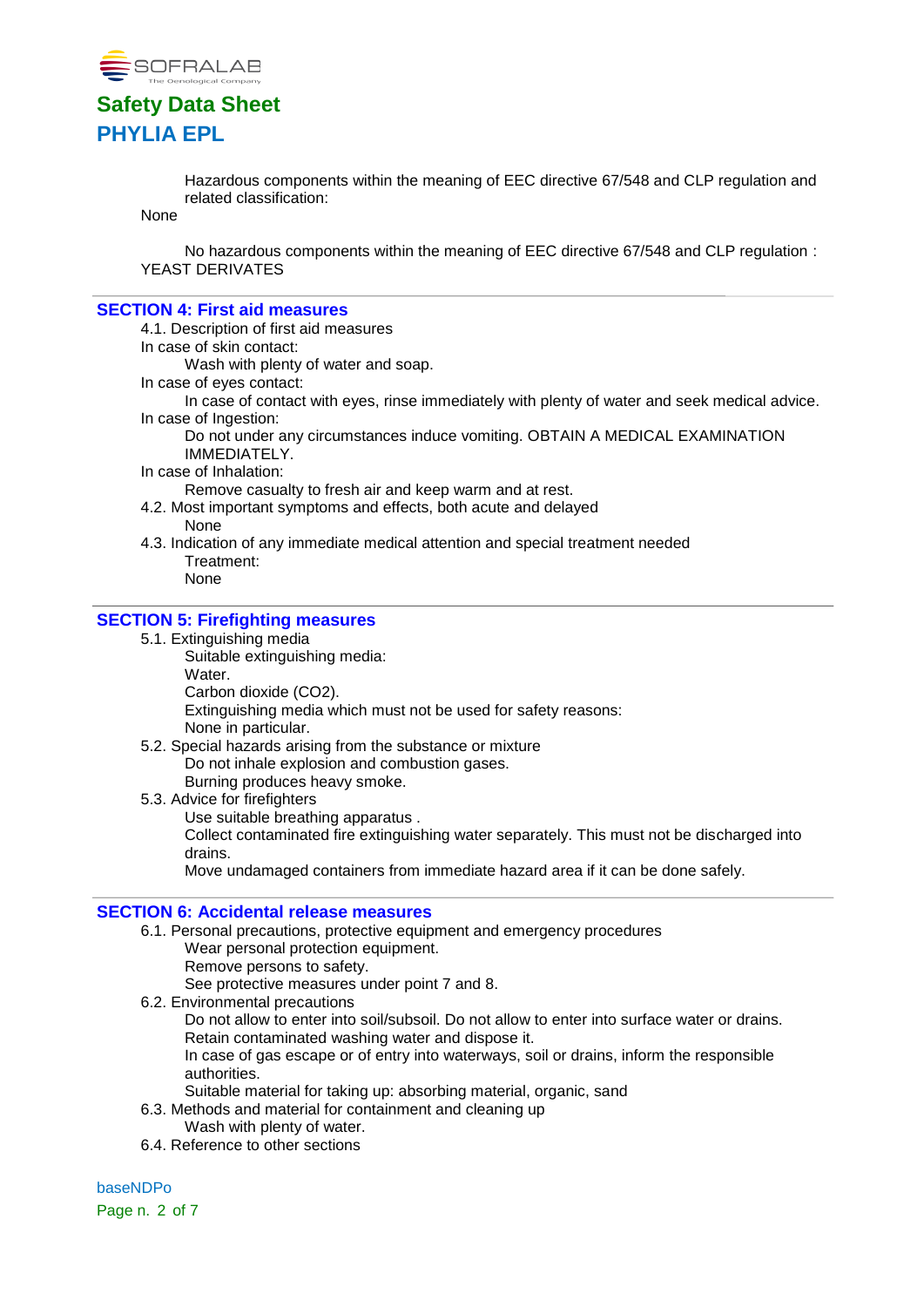

See also section 8 and 13

## **SECTION 7: Handling and storage**

- 7.1. Precautions for safe handling Avoid contact with skin and eyes, inhaltion of vapours and mists. Do not eat or drink while working. See also section 8 for recommended protective equipment. 7.2. Conditions for safe storage, including any incompatibilities
- Keep away from food, drink and feed. Incompatible materials: None in particular. Instructions as regards storage premises: Adequately ventilated premises. 7.3. Specific end use(s)
	- None in particular

### **SECTION 8: Exposure controls/personal protection**

8.1. Control parameters No occupational exposure limit available DNEL Exposure Limit Values N.A. PNEC Exposure Limit Values N.A. 8.2. Exposure controls Eye protection: Not needed for normal use. Anyway, operate according good working practices. Protection for skin: No special precaution must be adopted for normal use. Protection for hands: Not needed for normal use. Respiratory protection: Not needed for normal use. Thermal Hazards: None Environmental exposure controls: None

Appropriate engineering controls:

None

# **SECTION 9: Physical and chemical properties**<br>9.1. Information on basic physical and chemical

| 9.1. Information on basic physical and chemical properties |              |
|------------------------------------------------------------|--------------|
| Appearance and colour:                                     | Beige powder |
| Odour:                                                     | Yeast        |
| Odour threshold:                                           | N.A.         |
| pH:                                                        | N.A.         |
| Melting point / freezing point:                            | N.A.         |
| Initial boiling point and boiling range: N.A.              |              |
| Solid/gas flammability:                                    | N.A.         |
| Upper/lower flammability or explosive limits:              | N.A.         |
| Vapour density:                                            | N.A.         |
| Flash point:                                               | N.A.         |
| Evaporation rate:                                          | N.A.         |
| Vapour pressure:                                           | N.A.         |
| Relative density:                                          | N.A.         |

baseNDPo Page n. 3 of 7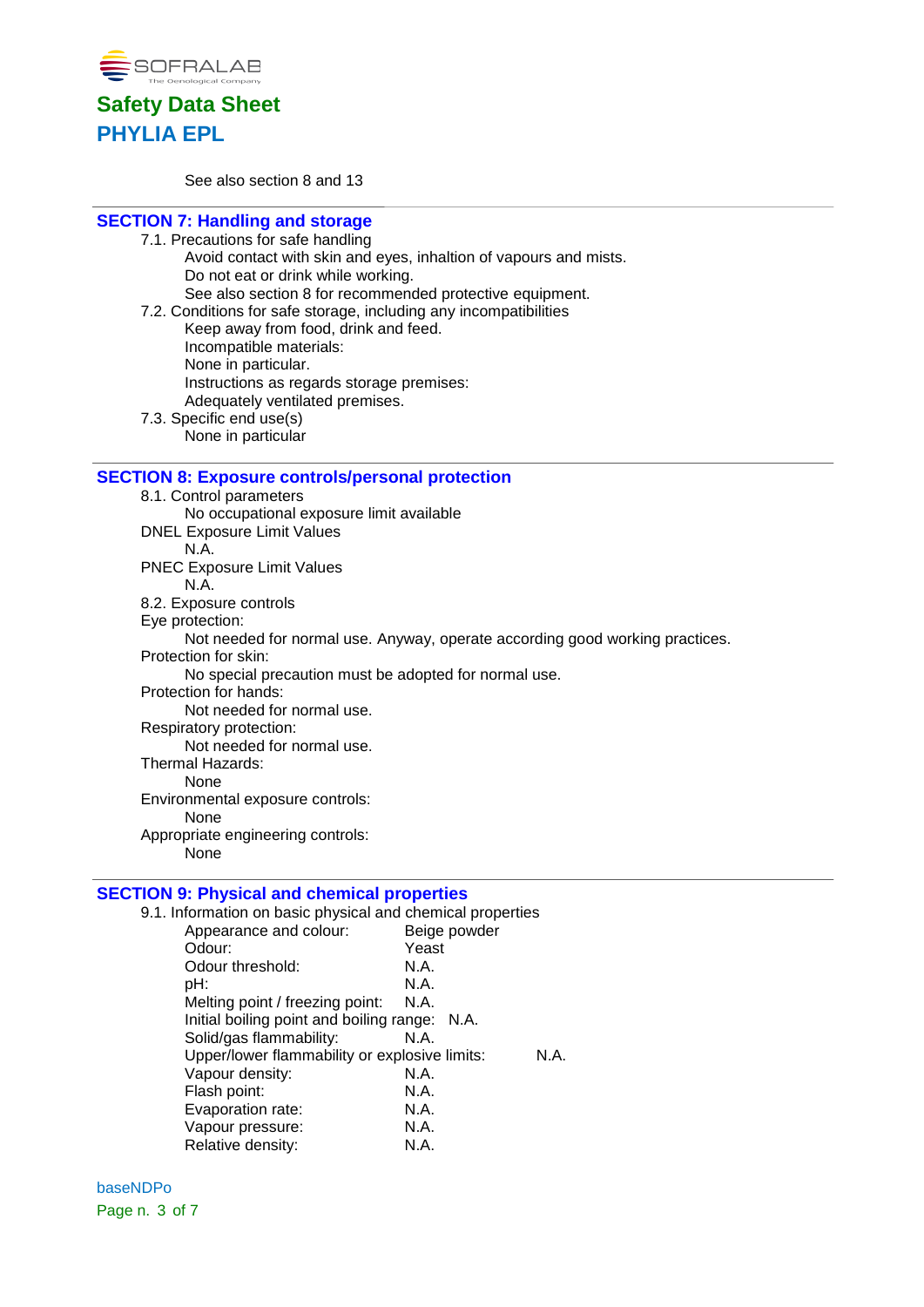

| Solubility in water:                          | Soluble |
|-----------------------------------------------|---------|
| Solubility in oil:                            | N.A.    |
| Partition coefficient (n-octanol/water): N.A. |         |
| Auto-ignition temperature:                    | N.A.    |
| Decomposition temperature:                    | N.A.    |
| Viscosity:                                    | N.A.    |
| <b>Explosive properties:</b>                  | N.A.    |
| Oxidizing properties:                         | N.A.    |
| 9.2. Other information                        |         |
| Miscibility:                                  | N.A.    |
| Fat Solubility:                               | N.A.    |
| Conductivity:                                 | N.A.    |
|                                               | N.A.    |

### **SECTION 10: Stability and reactivity**

#### 10.1. Reactivity

- Stable under normal conditions
- 10.2. Chemical stability Stable under normal conditions
- 10.3. Possibility of hazardous reactions None
- 10.4. Conditions to avoid Stable under normal conditions.
- 10.5. Incompatible materials None in particular.
- 10.6. Hazardous decomposition products None.

### **SECTION 11: Toxicological information**

11.1. Information on toxicological effects

Toxicological information of the mixture:

N.A.

Toxicological information of the main substances found in the mixture:

N.A.

If not differently specified, the information required in Regulation 453/2010/EC listed below must be considered as N.A.:

- a) acute toxicity;
- b) skin corrosion/irritation;
- c) serious eye damage/irritation;
- d) respiratory or skin sensitisation;
- e) germ cell mutagenicity;
- f) carcinogenicity;
- g) reproductive toxicity;
- h) STOT-single exposure;
- i) STOT-repeated exposure;
- j) aspiration hazard.

### **SECTION 12: Ecological information**

12.1. Toxicity

Adopt good working practices, so that the product is not released into the environment.

- 12.2. Persistence and degradability
	- N.A.
- 12.3. Bioaccumulative potential

baseNDPo Page n. 4 of 7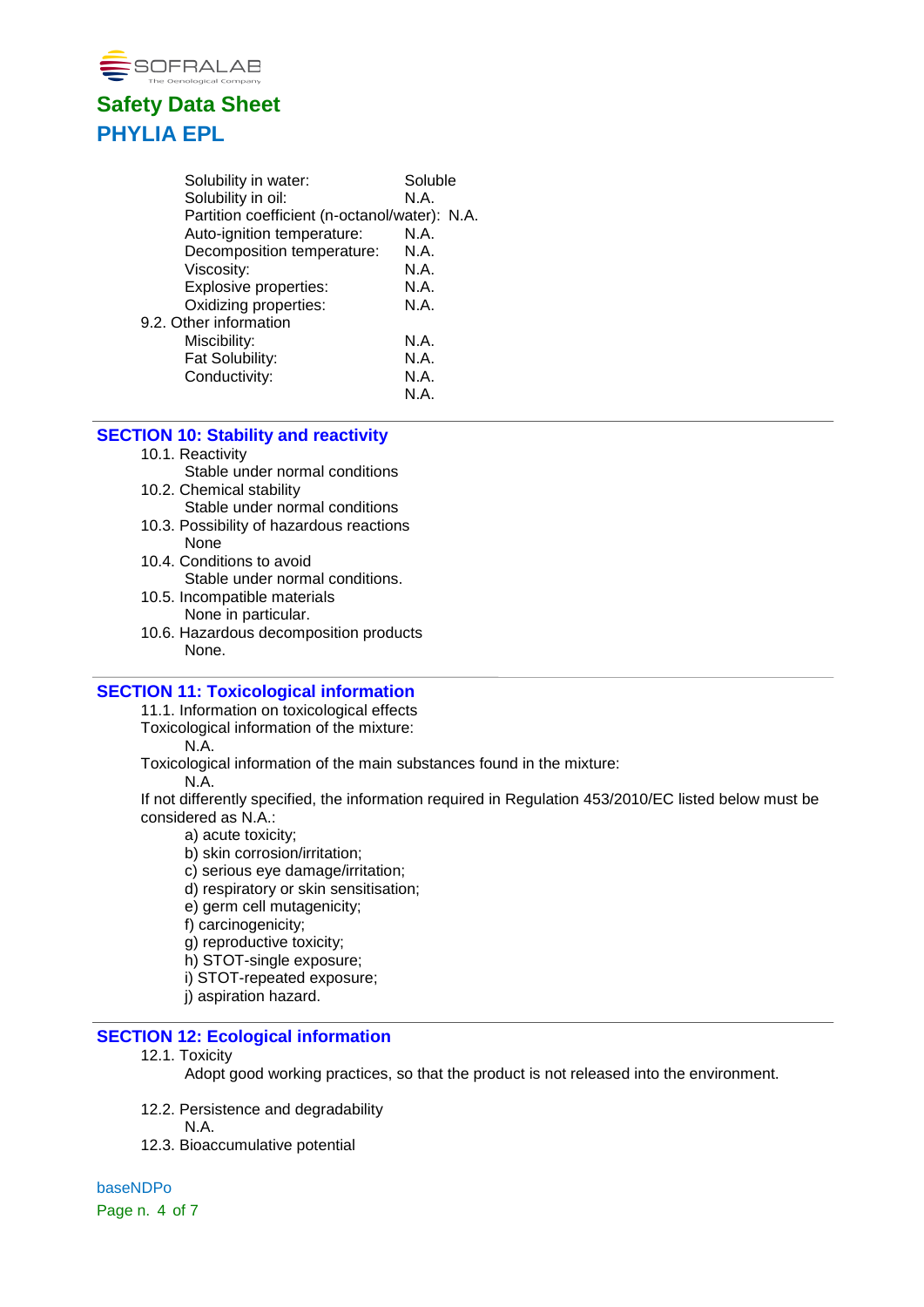

N.A.

- 12.4. Mobility in soil
	- N.A.
- 12.5. Results of PBT and vPvB assessment vPvB Substances: None - PBT Substances: None
- 12.6. Other adverse effects None

### **SECTION 13: Disposal considerations**

13.1. Waste treatment methods

Recover if possible. In so doing, comply with the local and national regulations currently in force.

## **SECTION 14: Transport information**

14.1. UN number

Not classified as dangerous in the meaning of transport regulations.

- 14.2. UN proper shipping name N.A.
- 14.3. Transport hazard class(es) N.A.
- 14.4. Packing group N.A.
- 14.5. Environmental hazards ADR-Enviromental Pollutant: N.A. IMDG-Marine pollutant: N.A.
- 14.6. Special precautions for user N.A.
- 14.7. Transport in bulk according to Annex II of MARPOL73/78 and the IBC Code N.A.

## **SECTION 15: Regulatory information**

15.1. Safety, health and environmental regulations/legislation specific for the substance or mixture Dir. 67/548/EEC (Classification, packaging and labelling of dangerous substances) Dir. 99/45/EC (Classification, packaging and labelling of dangerous preparations) Dir. 98/24/EC (Risks related to chemical agents at work) Dir. 2000/39/EC (Occupational exposure limit values) Dir. 2006/8/EC Regulation (EC) n. 1907/2006 (REACH) Regulation (EC) n. 1272/2008 (CLP) Regulation (EC) n. 790/2009 (ATP 1 CLP) and (EU) n. 758/2013 Regulation (EU) n. 453/2010 (Annex I) Regulation (EU) n. 286/2011 (ATP 2 CLP) Regulation (EU) n. 618/2012 (ATP 3 CLP) Regulation (EU) n. 487/2013 (ATP 4 CLP) Regulation (EU) n. 944/2013 (ATP 5 CLP) Restrictions related to the product or the substances contained according to Annex XVII Regulation (EC) 1907/2006 (REACH) and subsequent modifications: Restrictions related to the product: No restriction. Restrictions related to the substances contained:

No restriction.

Where applicable, refer to the following regulatory provisions :

baseNDPo Page n. 5 of 7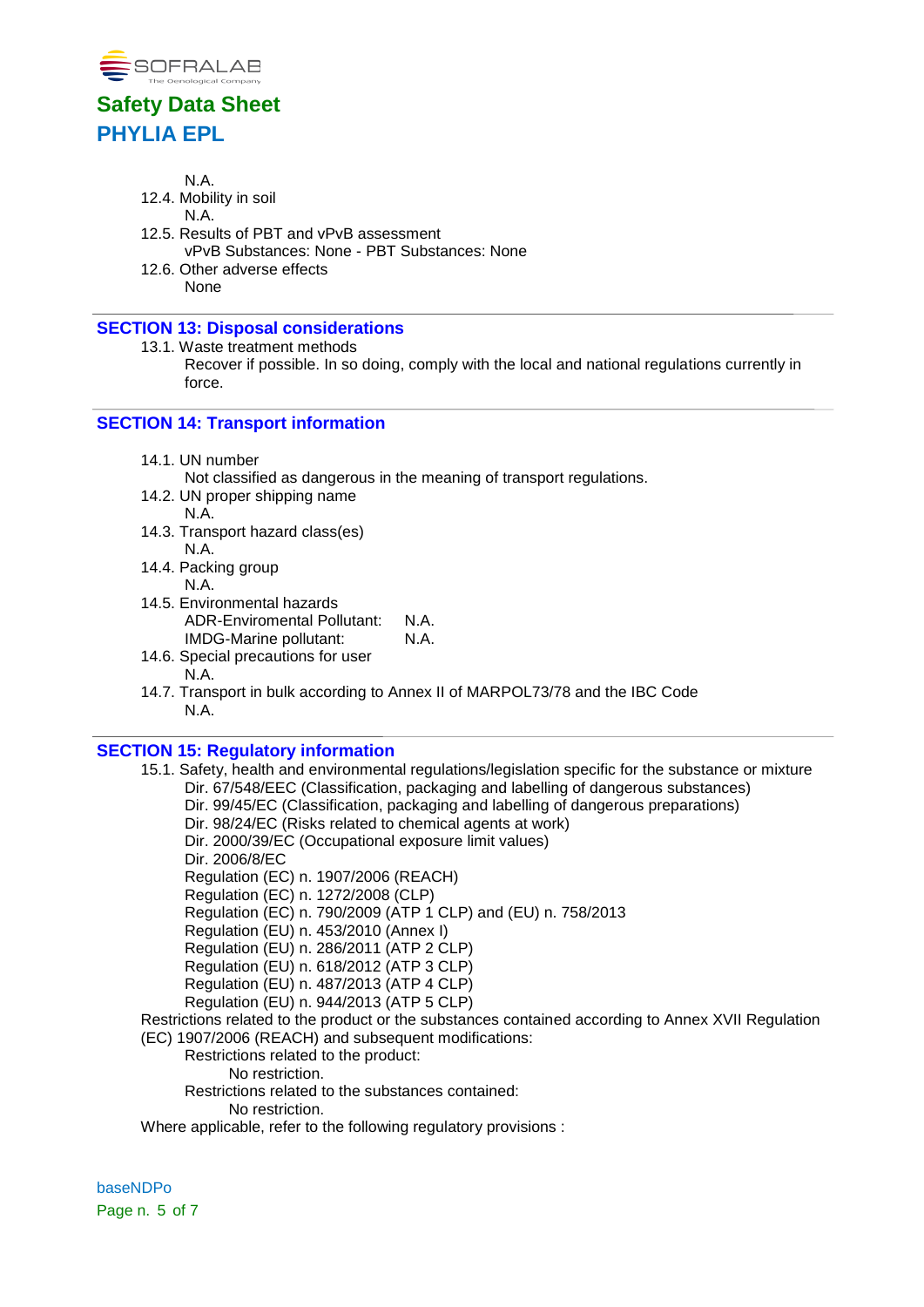

Directive 2003/105/CE ('Activities linked to risks of serious accidents') and subsequent amendments. Regulation (EC) nr 648/2004 (detergents). 1999/13/EC (VOC directive)

Provisions related to directives 82/501/EC(Seveso), 96/82/EC(Seveso II):

N.A.

15.2. Chemical safety assessment No

### **SECTION 16: Other information**

This document was prepared by a competent person who has received appropriate training. Main bibliographic sources:

ECDIN - Environmental Chemicals Data and Information Network - Joint Research Centre, Commission of the European Communities

SAX's DANGEROUS PROPERTIES OF INDUSTRIAL MATERIALS - Eight Edition - Van Nostrand Reinold

CCNL - Appendix 1

The information contained herein is based on our state of knowledge at the above-specified date. It refers solely to the product indicated and constitutes no guarantee of particular quality. It is the duty of the user to ensure that this information is appropriate and complete with respect to the specific use intended.

This MSDS cancels and replaces any preceding release.

| ADR:        | European Agreement concerning the International Carriage of                             |
|-------------|-----------------------------------------------------------------------------------------|
|             | Dangerous Goods by Road.                                                                |
| CAS:        | Chemical Abstracts Service (division of the American Chemical Society).                 |
| CLP:        | Classification, Labeling, Packaging.                                                    |
| DNEL:       | Derived No Effect Level.                                                                |
| EINECS:     | European Inventory of Existing Commercial Chemical Substances.                          |
| GefStoffVO: | Ordinance on Hazardous Substances, Germany.                                             |
| GHS:        | Globally Harmonized System of Classification and Labeling of<br>Chemicals.              |
| IATA:       | International Air Transport Association.                                                |
| IATA-DGR:   | Dangerous Goods Regulation by the "International Air Transport<br>Association" (IATA).  |
| ICAO:       | International Civil Aviation Organization.                                              |
| ICAO-TI:    | Technical Instructions by the "International Civil Aviation Organization"<br>$(ICAO)$ . |
| IMDG:       | International Maritime Code for Dangerous Goods.                                        |
| INCI:       | International Nomenclature of Cosmetic Ingredients.                                     |
| KSt:        | Explosion coefficient.                                                                  |
| LC50:       | Lethal concentration, for 50 percent of test population.                                |
| LD50:       | Lethal dose, for 50 percent of test population.                                         |
| LTE:        | Long-term exposure.                                                                     |
| PNEC:       | Predicted No Effect Concentration.                                                      |
| RID:        | Regulation Concerning the International Transport of Dangerous Goods<br>by Rail.        |
| STE:        | Short-term exposure.                                                                    |
| STEL:       | Short Term Exposure limit.                                                              |
| STOT:       | Specific Target Organ Toxicity.                                                         |
| TLV:        | Threshold Limiting Value.                                                               |
| TWATLV:     | Threshold Limit Value for the Time Weighted Average 8 hour day.                         |

baseNDPo Page n. 6 of 7